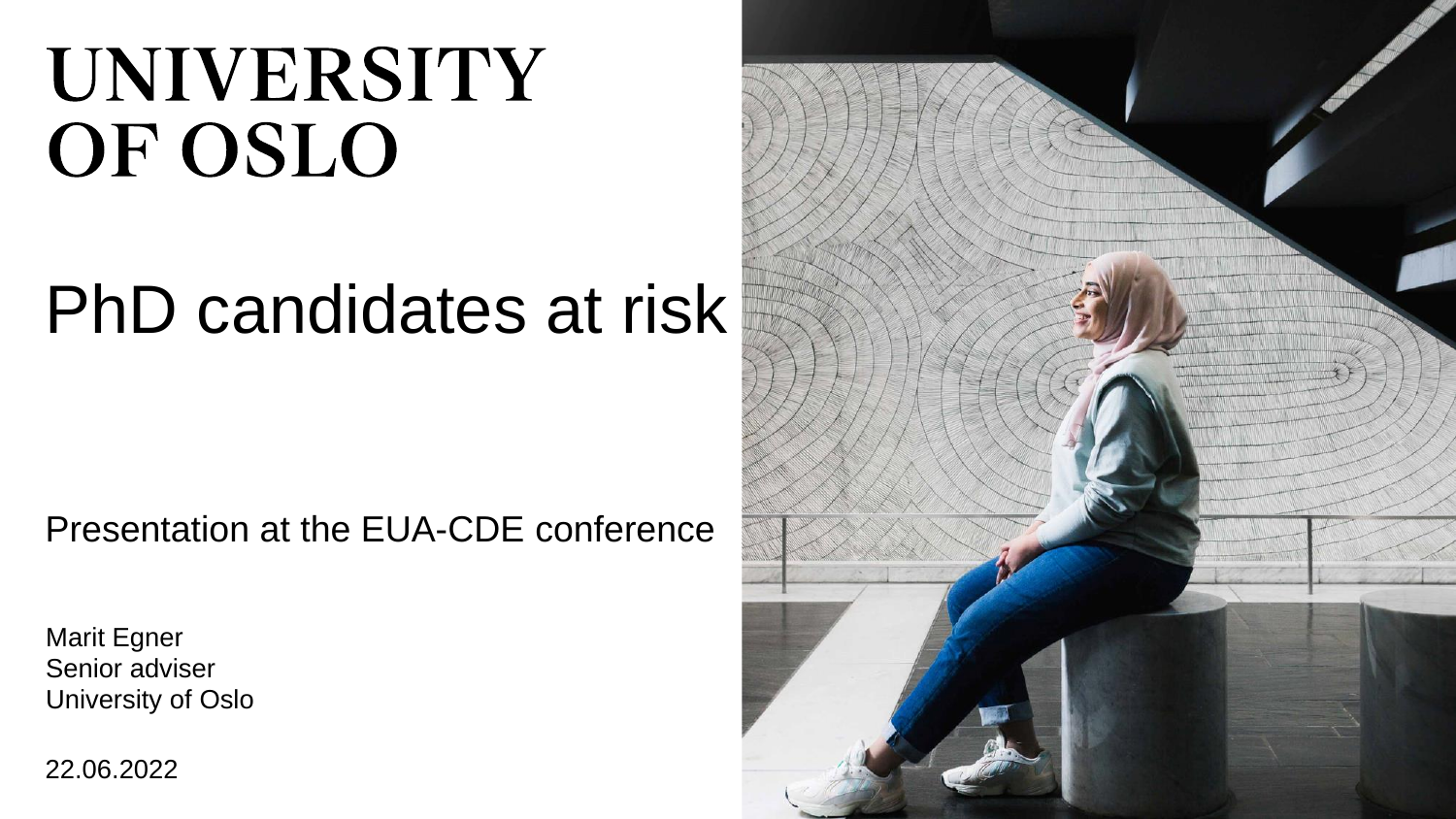### University of Oslo and Scholars at Risk

#### **Scholars at risk (SAR) contributions**

- Member of SAR since 2001
- Strong focus on academic freedom and institutional autonomy



- Hosted 20 SAR and Scholar Rescue Fund (SRF) scholars on 32 one year stays, mainly financed by the university
- Scholars from Mexico, Eritrea, Syria, Pakistan, Jemen, Iran, Turkey, Burundi, Afghanistan and Myanmar
- Special short term support measure for Ukraine (supported 13 scholars up to now)
- Projects:
	- Academic Refuge Erasmus+,
	- Inspireurope MSCA,
	- Why Academic Freedom Matters (MOOC)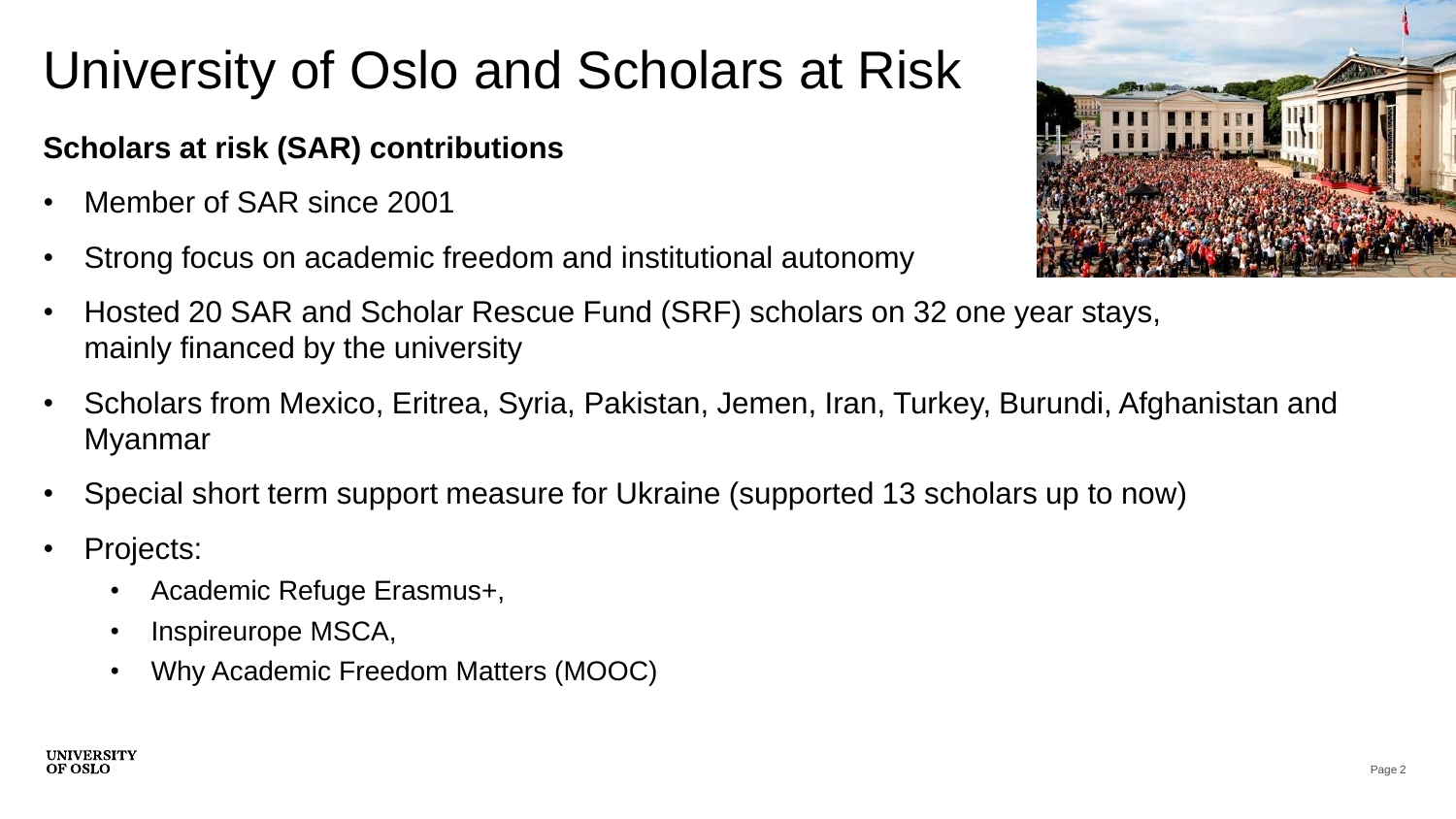### The hosting of researchers at risk

- Candidates nominated by SAR or SRF
- System built up for PhD holders
	- Temporary positions of one or two years
	- Coming to Europe on researcher work permits
	- From Postdocs to Professors
	- Independent academics with experience from research and teaching
	- Fellowship positions not to fill a gap at the host institution
	- A personal project and/or inclusion in a research group
	- An academic mentor
	- Career development activities

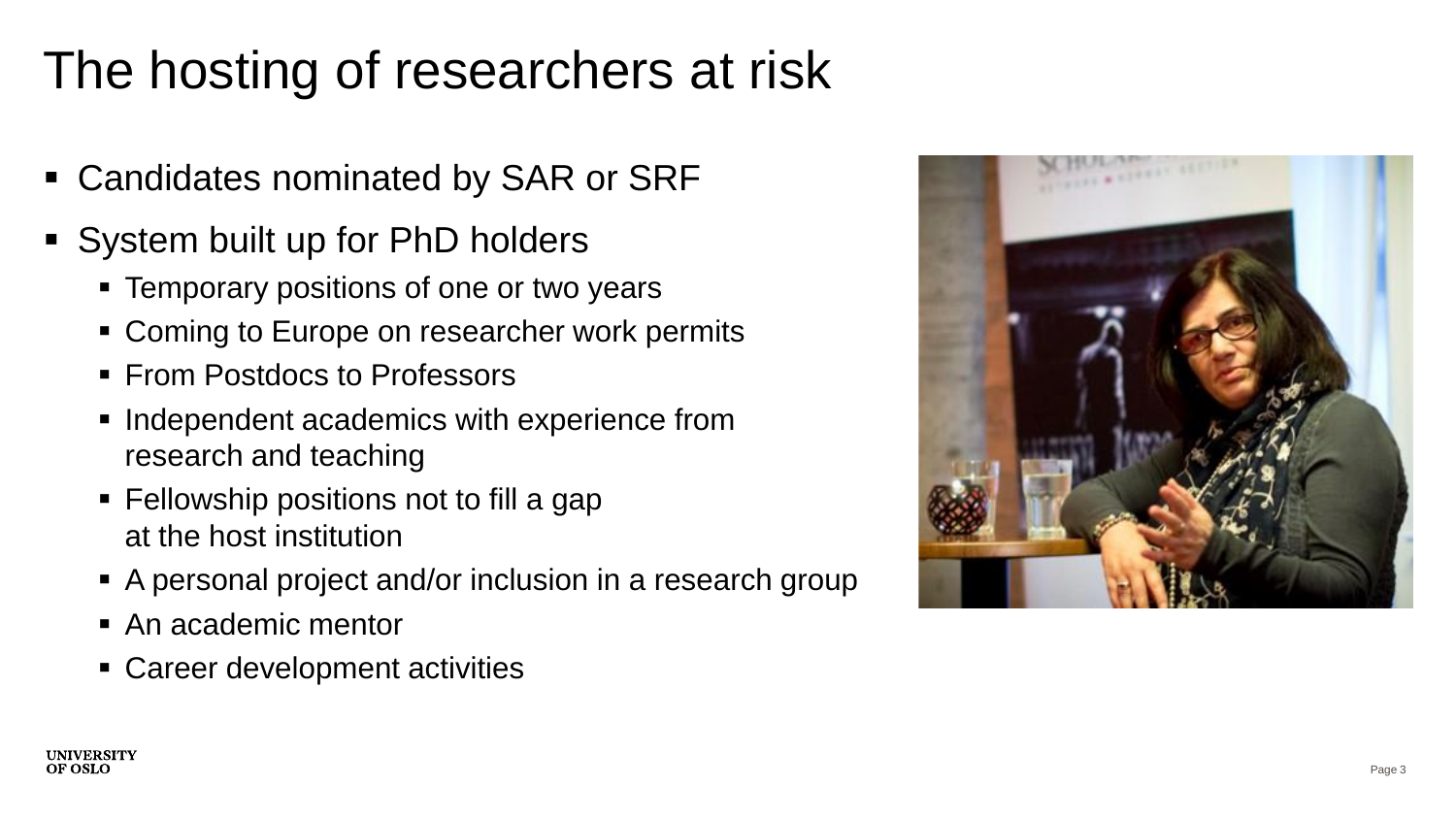#### Afghanistan after Taliban takeover

- 2021 (+spring 22) High number of applications to SAR (1350 cases) and SRF
- Most academic staff in Afghanistan has only Master or Bachelor degrees
- 80% of SAR applicants do not have PhDs, 70% of open cases do not have a PhD
- Exceptions from the PhD requirement for Afghanistan
- Candidates get employed as researchers at HEIs in Europe
- Should they be encouraged to apply for admission to ordinary PhD programmes?
- Could any of them be be relevant for Doctorate by publication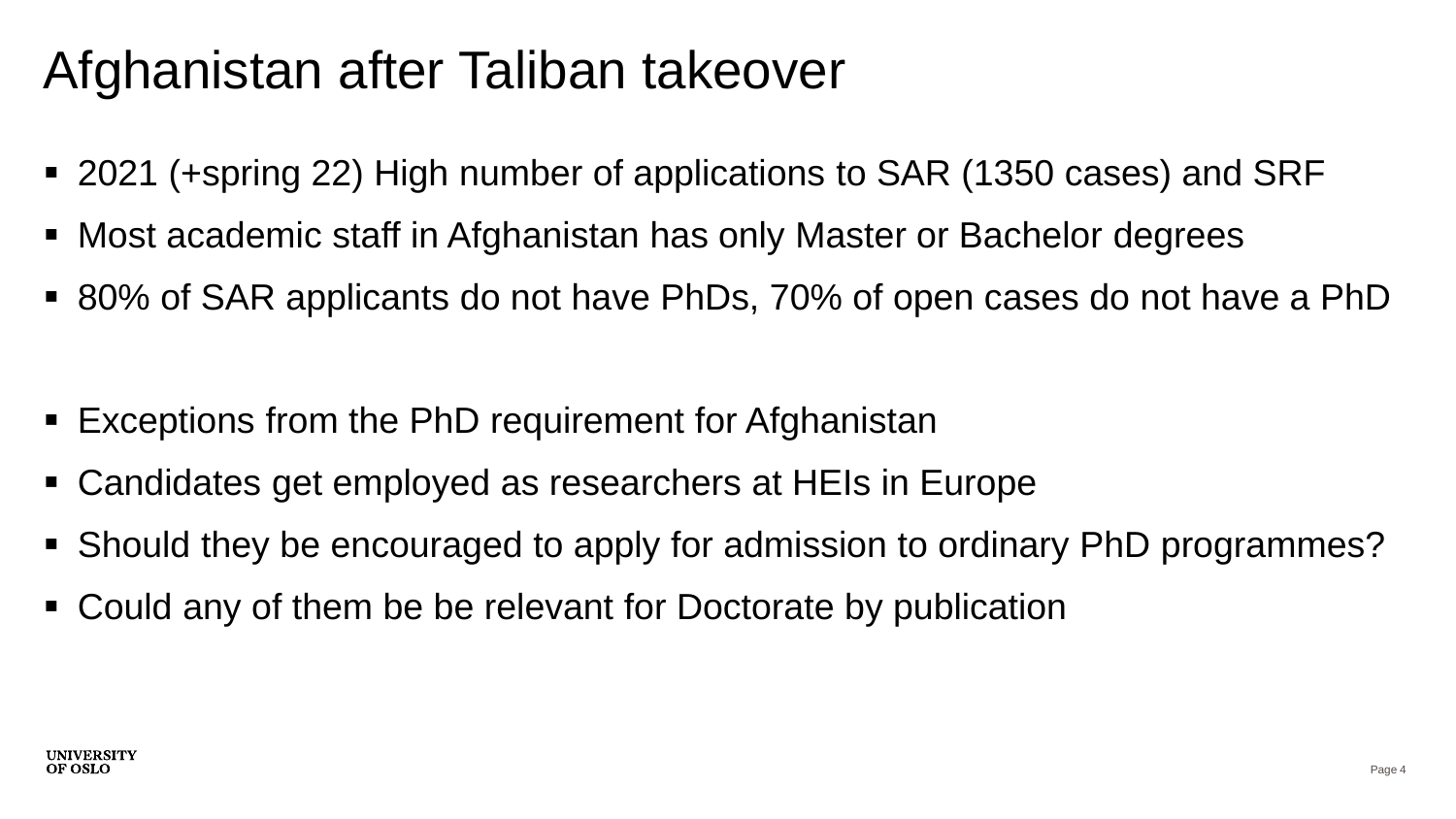#### UiO short time support to Ukrainian scholars

- UiO departments can apply for funding for employing scholars from Ukraine
- 20 000 EUR (ca 3 months employment)
- Candidates recruited through academic networks
- Supported scholars
	- 6 with completed PhDs
	- 2 PhD candidates in Ukraine
	- 4 PhD candidates at UiO, delayed
	- 1 junior researcher (Master only)
	- We are currently exploring how best to support candidates in PhD training in Ukraine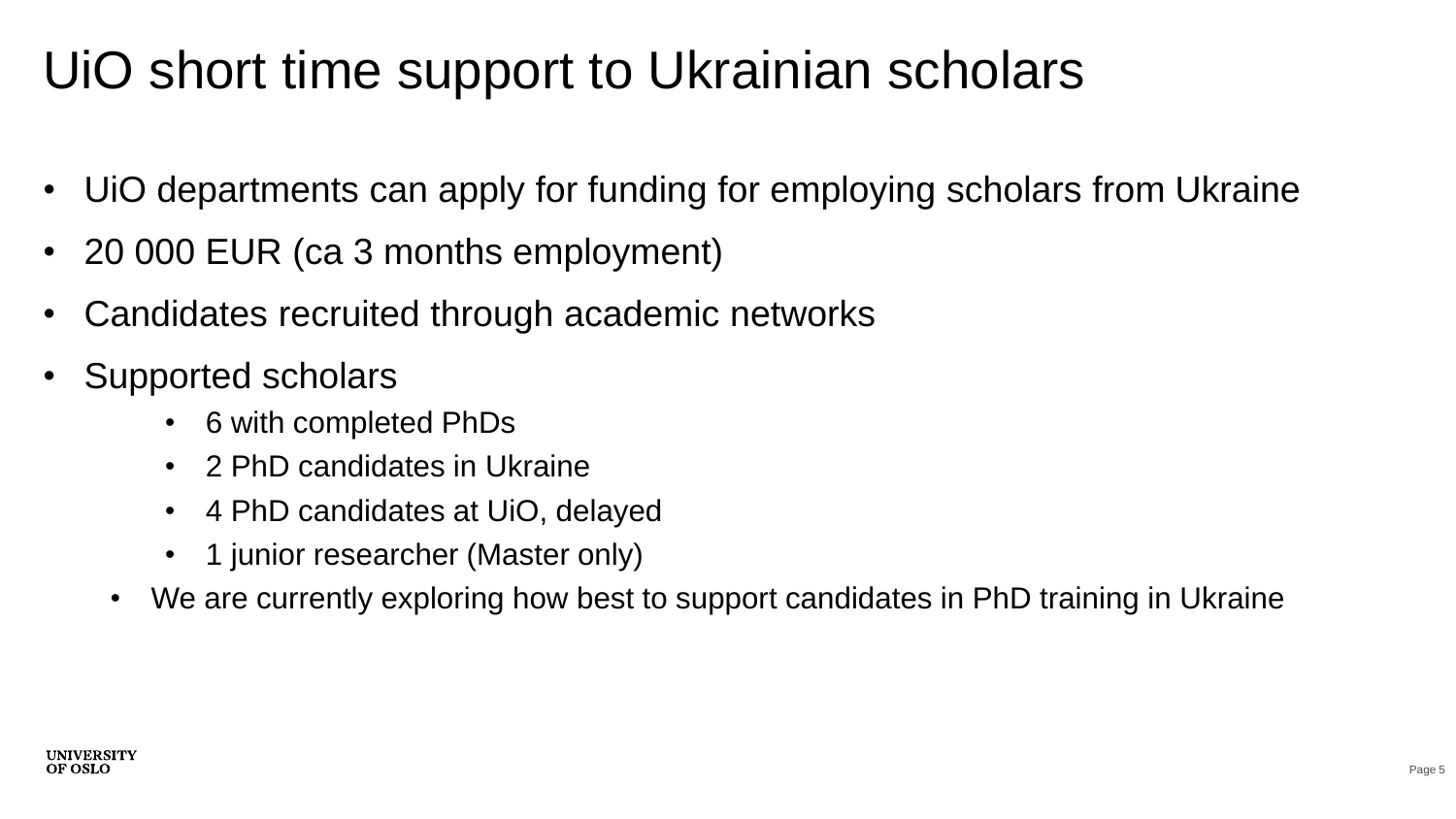#### Challenges for PhD candidates at Risk

Can the candidate complete the PhD and graduate at the home university?

- 1. Challenges relating to the actual conflict or personal risk situation
- 2. Can the candidate keep the same supervisor from home by remote supervision + a co-supervisor at the host institution?
- 3. Project connected to the supervisor's interests (enthusiastic supervisor)
- 4. Is it possible to defend the thesis and graduate remotely or to travel home for the defense?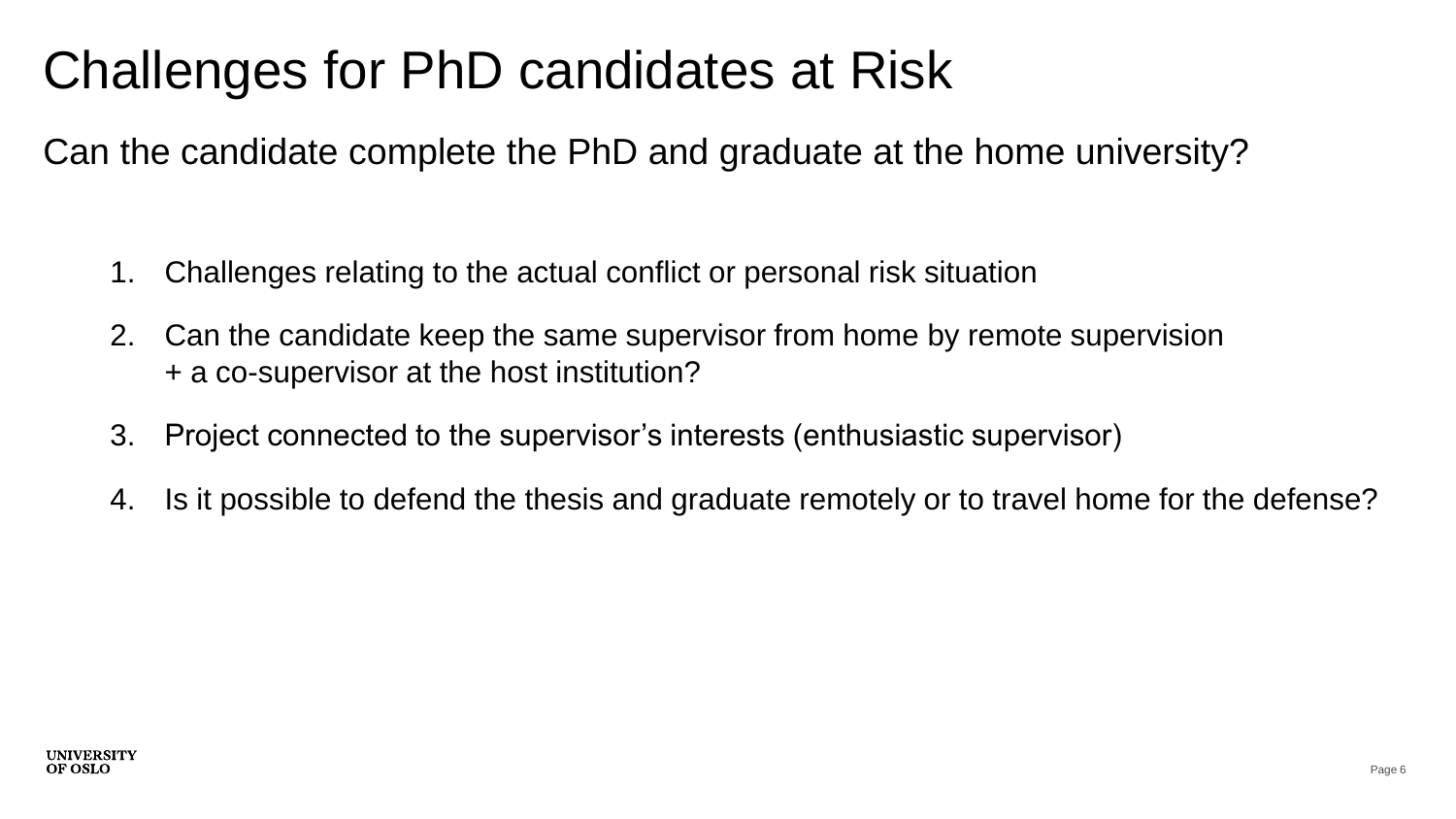### Challenges for PhD candidates at Risk (continued)

#### Implications of changing institution

- 1. Does the candidate fullfil all admission requirements?
- 2. Might have to change supervisor
- 3. Might have to adjust the research question and design
- 4. Will there be extra requirements for mandatory courses etc?



The candidate will most likely be severely delayed! (one year?)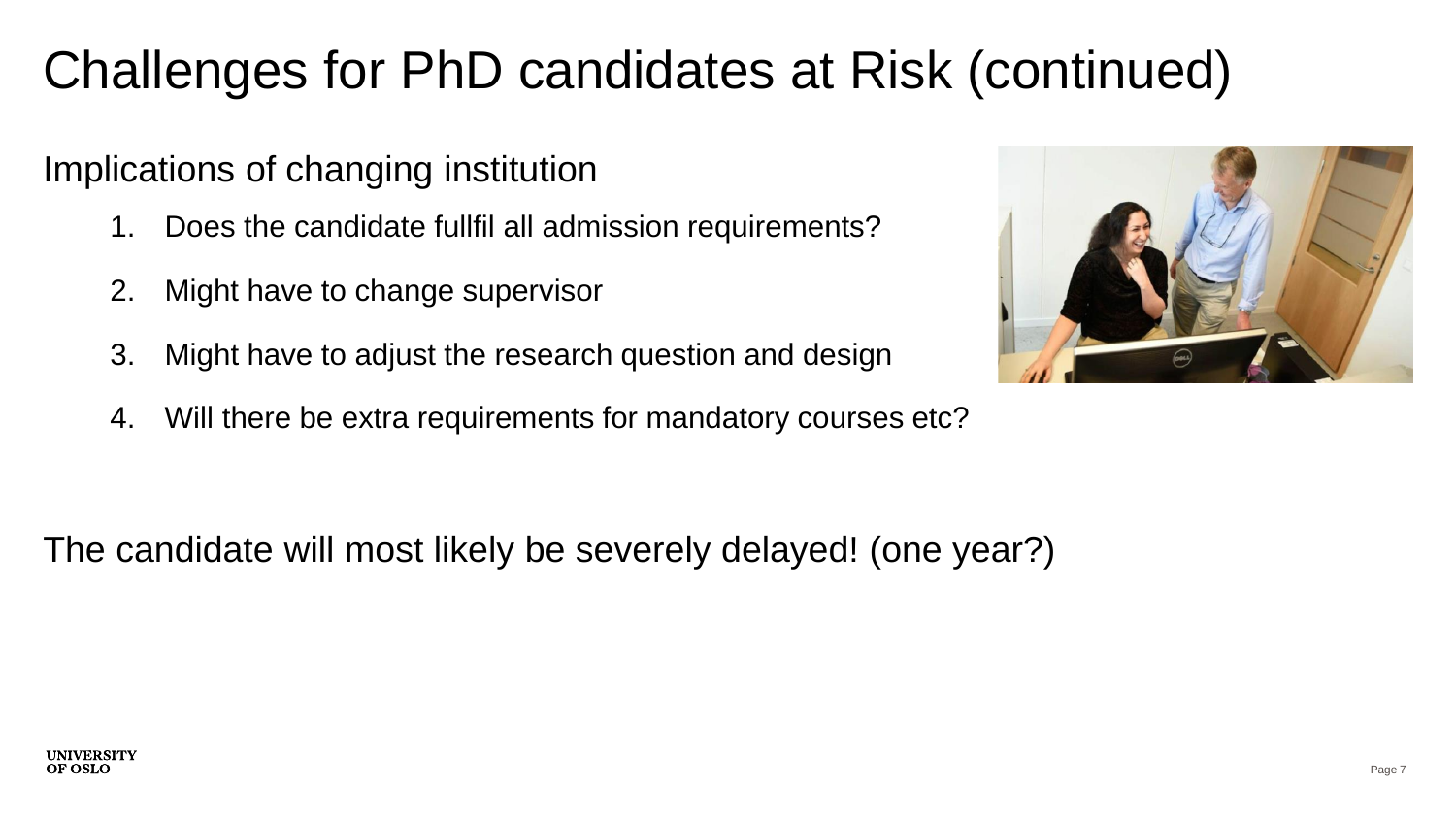#### Scholarship programme of the State of Bremen

Fellowship programme for at-risk scholars, source of info Franziska Treviranus, University of Bremen

- PhD completion programme (currently under evaluation)
	- Candidates get a fellowship for 12 to 18 months
	- Need to have a host unit and mentor at the University of Bremen
	- Goal: To obtain a PhD from University of Bremen, based on former PhD training and the completition programme
- Experience:
	- «one point that should really be taken into consideration is 'time'.»
	- It takes very much time for a researcher at risk to settle in a new country
	- Even if the candidate is well advanced in the home programme, it takes time to adjust
	- It is rather unrealistic for researchers at risk to complete a PhD with 12-18 months fellowship